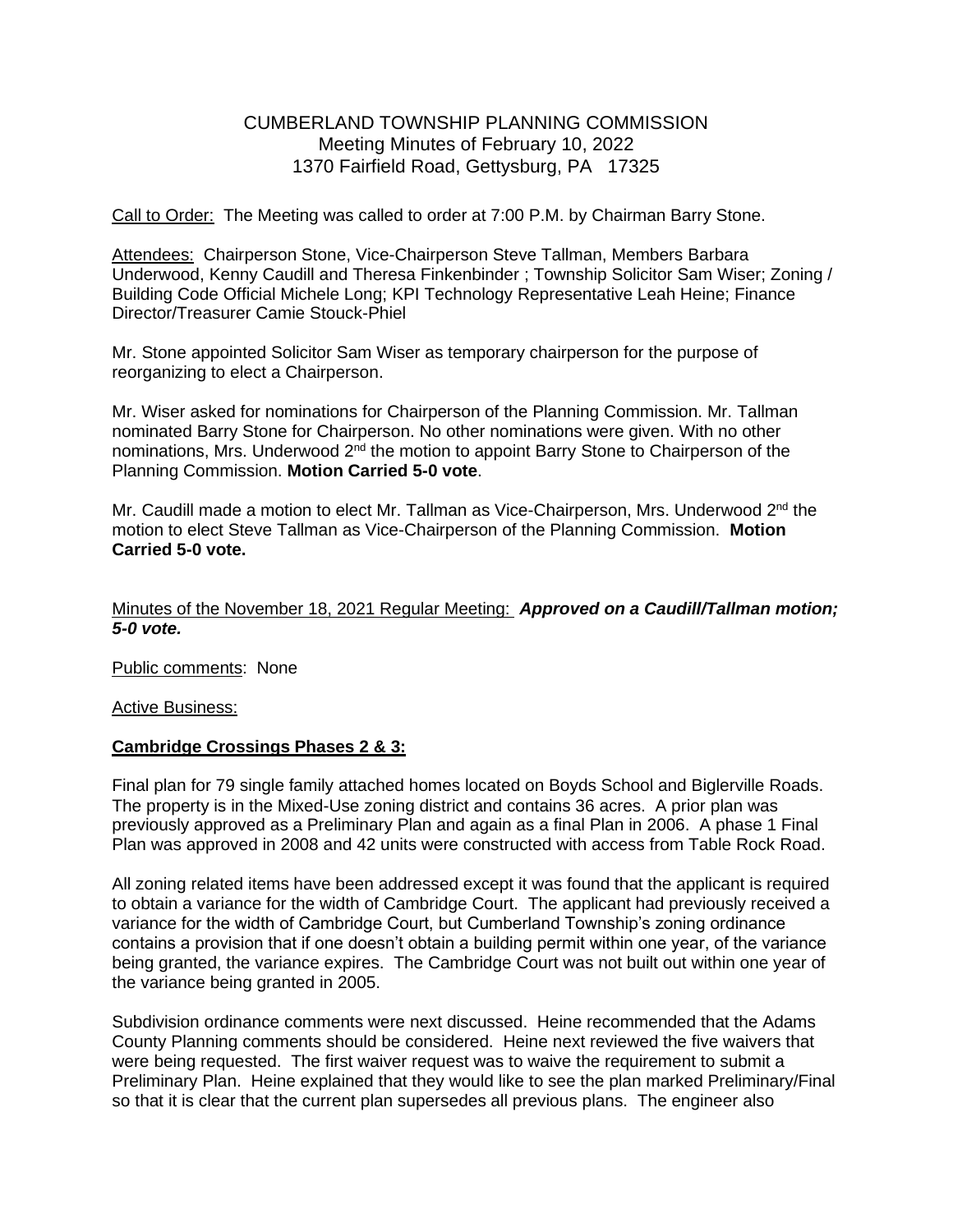recommends that the applicant place a plan purpose statement on the front sheet of the plan. **Tallman made a motion recommending that the waiver be granted, it should be noted that as part of the waiver request it is recommended that the plan be marked Preliminary/Final and include a note on the plan that explains the previous plan submissions and recording status, and that this plan supersedes the previous recorded plan. Underwood 2 nd the motion; Motion Carried 5-0.** 

The second waiver request asks that the applicant be permitted to use the depicted slant curve as an alternate curb type. Heine explained that they would feel more comfortable with this request after getting approval from the Roadmaster. **Tallman made a motion recommending that the waiver be granted, pending agreement with the Roadmaster, Caudill 2nd the motion; Motion Carried 5-0.** 

The third waiver request asks that the requirement that fire hydrants shall be at least 15 feet from proposed driveways. The applicant is requesting that 10.5 feet separation be granted. Heine explained that this request only applies to one location on the plan. **Caudill made a motion recommending that the waiver be granted, pending approval from the fire department, Tallman 2nd the motion; Motion Carried 5-0.** 

The fourth waiver request asks that the applicant be permitted to install 10-foot-wide driveways, the requirement is that driveways be a minimum of 12 feet in width. **Underwood made a motion recommending that the waiver not be granted, the 12-foot requirement should be followed, Finkenbinder 2 nd the motion; Motion Carried 5-0.**

The fifth waiver request asks that the applicant not be required to provide 1 foot of freeboard in Basin 1. Heine recommends that this request not be granted, this is something that they would like to see met. The applicant's engineer, Bob Sharrah, explained that he feels this is a demonisms difference and further explained that he isn't acting for a complete waiver of the one foot, he is acting for a modification of the foot requirement. Sharrah explained that he is asking for a 50% variance. Heine explained that they would like to meet with Sharrah to discuss several the stormwater comments. **Caudill made a motion recommending that the waiver be granted based upon a positive outcome of the stormwater meeting, Tallman 2nd the motion; Motion Carried 4-1.**

The Subdivision comments were further discussed. Heine explained that the plan proposes 28 foot-wide streets, while this is permitted, it should be noted that the design speed should be posted at 25 mph, and parking is designed to be on only one side of the street or not at all. After the traffic study, it is requested that street parking be noted on the plan. Heine noted to the commission that Subdivision Comments 4-12 are typical comments and she felt they didn't need discussed in detail unless there were any questions or comments. Sharrah noted that he believes the traffic study hasn't been through PennDOT. Heine recommended that an intersection light be added to the Boyds School Road intersection. **Tallman made a motion recommending that a light be added to the intersection of Boyds School Road and**  Cambridge intersection, Caudill 2<sup>nd</sup> the motion; Motion Carried 5-0.

Next, plan notes were discussed, and final retaining wall design plans still need submitted for review. Financial security and the Developers Agreement both will be required of the applicant. New comments from the enlarged plan sheets detailing Cambridge Court and Boyds School Road were discussed. Heine explained that they requested these enlarged plans because of everything going on in a very small area. With these enlargements a lot of items were discovered. Heine felt that these didn't need discussed in detail at this time.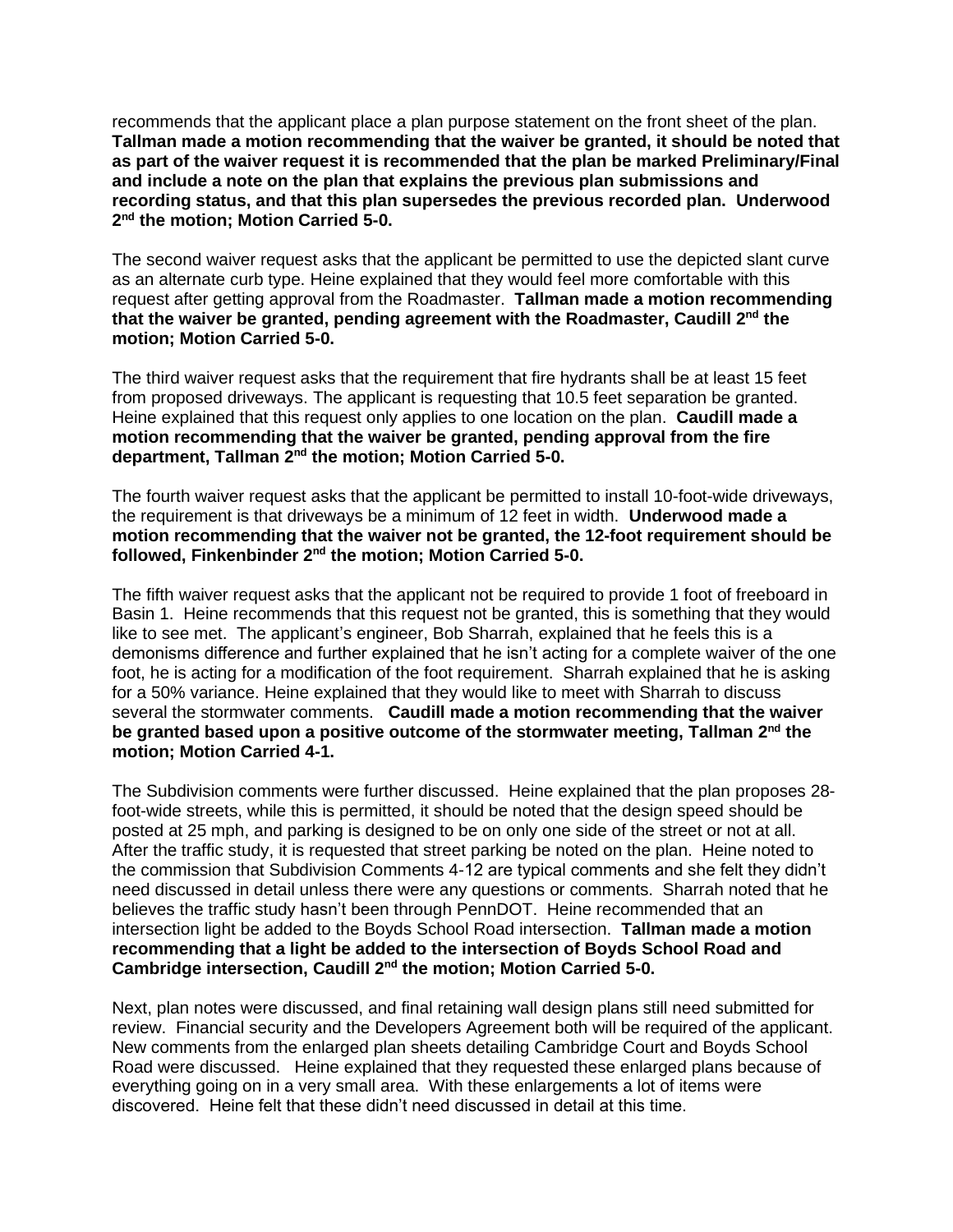Finally, the Stormwater Management comments were discussed. Heine explained that KPI will be addressing these comments and working on the comments with Mr. Sharrah. The planning commission discussed in length if basin fencing should be installed for any of the three basins. **Tallman made a motion recommending that a retaining wall be installed from "M" to attach behind retaining wall number 27. This retaining wall should be appropriate for**  preventing access to basin number 1, Caudill 2<sup>nd</sup> the motion; Motion Carried 5-0.

Lastly, after review of the construction sequence Heine has requested that a couple of items need to be added.

# *Tallman made a motion that this plan be tabled. Caudill 2nd the motion; Motion carried 5-0.*

#### New Business:

# **Adams Electric – Lot 3:**

Subdivision of a 1.03-acre lot from a 16.3 acre parcel of land located on Boyds School Road. The plan proposes to subdivide a 1.03-acre lot (Lot 3) for future single family residential use from a 16.3 acre parcel of land (Lot 1 Residue) that contains the current Adams Electric Coop business buildings. The parent parcel is located jointly in the Business Park and Mixed-Use Zoning Districts along Boyds School and Biglerville Roads.

Heine first discussed the Zoning Comments. Heine explained that most of these comments were due to the recent change in the zoning ordinance and the applicant's engineer was not aware of this change. The last zoning comment addressed buffering of the boundary line between Lots 1 &2 and Lot 3 and along Boyds School Road frontage. Heine requests that a note be added to the plan that this is required at the time of Lot 3 development.

Heine next discussed the Subdivision Comments with the Commission. Adams County Planning comments were received January 25, 2022. Owner's Acknowledgement needs to be executed and information on the owner of Lot 2 should be given. Heine explained that when one subdivides a lot, there must be a location for the sewer. She stated that the applicant needs to have the testing completed for an on-lot septic system or they need to show that they have the ability to connect to public sewer. At this point neither of these items have been completed for the plan in review. A Gettysburg Municipal Authority willingness/capacity approval letter should be obtained, and it should be verified that the water meter on Lot 3 would serve only Lot 3. A property corner monument should be located on a common corner, because this is a new lot. Lot addition symbols should be shown on the plan to indicate the consolidation and a Deed of Consolidation is required. It is requested that the "roadside swale" at the front of proposed Lot 3 be identified as a mapped stream and a Township MS-4 outfall. Hydric soils on Lot 3 requires a wetland determination. An enlarged plan is requested to review existing Lot 3 features such as contours, pipes, water meter, etc. Finally, Heine stated that bonding and related improvements may be required.

# *Underwood made a motion that this plan be tabled. Caudill 2 nd the motion; Motion Carried 5-0.*